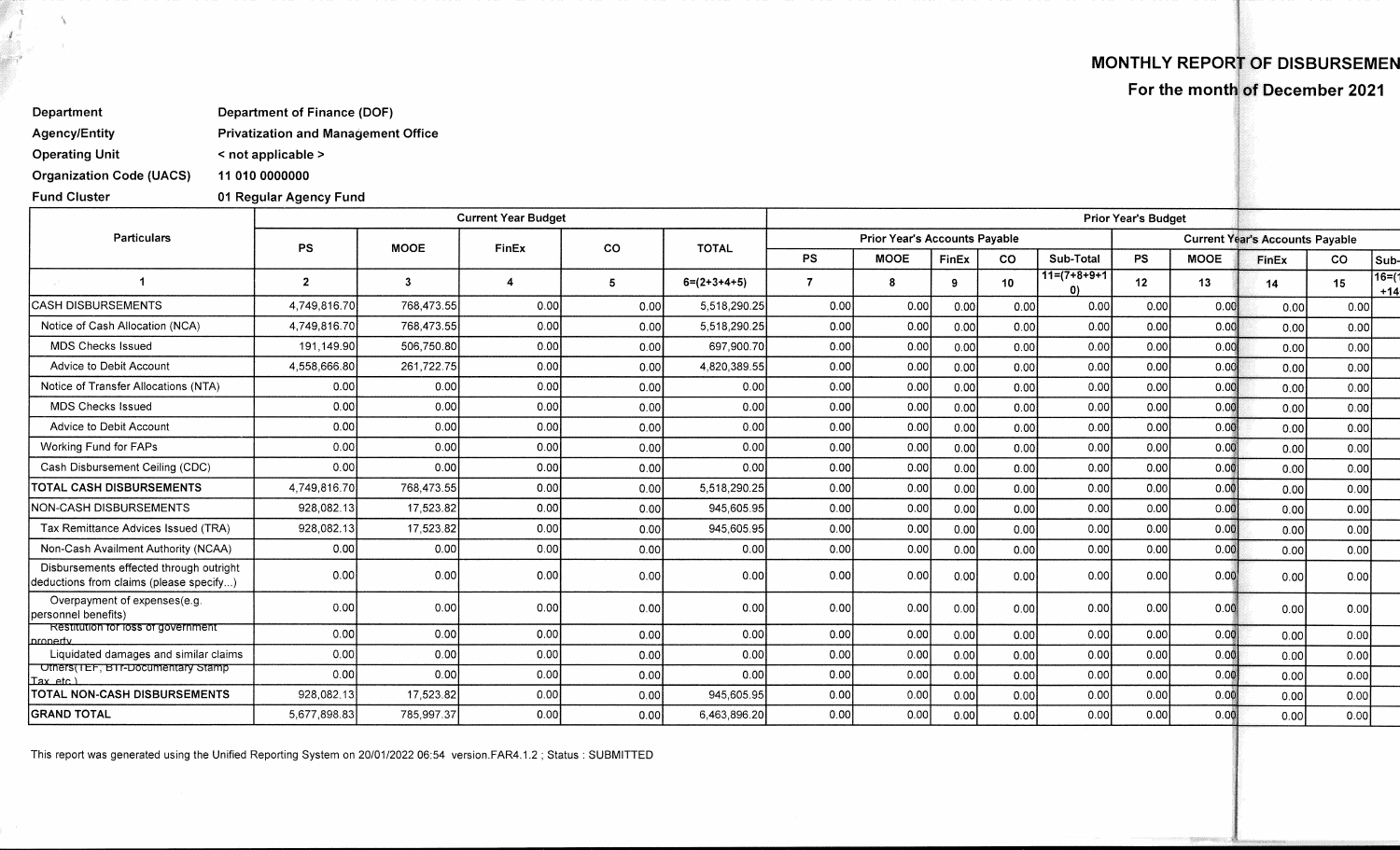## MONTHLY REPORT OF DISBURSEMENTS

For the month of December 2021

|                 | rior Year's Budget                     |             |       | <b>Trust Liabilities</b> |                              |              |                  |           |             |           |                      |                    |             |              |           |                            |         |  |
|-----------------|----------------------------------------|-------------|-------|--------------------------|------------------------------|--------------|------------------|-----------|-------------|-----------|----------------------|--------------------|-------------|--------------|-----------|----------------------------|---------|--|
|                 | <b>Current Year's Accounts Payable</b> |             |       |                          |                              |              |                  |           |             |           |                      | <b>Grand Total</b> |             |              |           |                            |         |  |
|                 | <b>PS</b>                              | <b>MOOE</b> | FinEx | CO.                      | Sub-Total                    | <b>TOTAL</b> | <b>SUB-TOTAL</b> | <b>PS</b> | <b>MOOE</b> | <b>CO</b> | <b>TOTAL</b>         | <b>PS</b>          | <b>MOOE</b> | <b>FinEx</b> | <b>CO</b> | <b>TOTAL</b>               | Remarks |  |
| 3+1             | 12                                     | 13          | 14    | 15                       | $16 = (12 + 13)$<br>$+14+15$ | $17=(11+16)$ | $18 = (6 + 17)$  | 19        | 20          | 21        | $22=(19+20+2)$<br>11 | 23                 | 24          | 25           | 26        | $27 = (23 + 24 + 25 + 26)$ | 28      |  |
| 0.00            | 0.00                                   | 0.00        | 0.00  | 0.00                     | 0.00                         | 0.00         | 5,518,290.25     | 0.00      | 0.00        | 0.00      | 0.00                 | 4.749.816.70       | 768,473.55  | 0.00         | 0.00      | 5,518,290.25               |         |  |
| 0.00            | 0.00                                   | 0.00        | 0.00  | 0.00                     | 0.00                         | 0.00         | 5,518,290.25     | 0.00      | 0.00        | 0.00      | 0.00                 | 4,749,816.70       | 768,473.55  | 0.00         | 0.00      | 5,518,290.25               |         |  |
| 0.00            | 0.00                                   | 0.00        | 0.00  | 0.00                     | 0.00                         | 0.00         | 697,900.70       | 0.00      | 0.00        | 0.00      | 0.00                 | 191.149.90         | 506,750.80  | 0.00         | 0.00      | 697,900.70                 |         |  |
| 0.00            | 0.00                                   | 0.00        | 0.00  | 0.00                     | 0.00                         | 0.00         | 4,820,389.55     | 0.00      | 0.00        | 0.00      | 0.00                 | 4,558,666.80       | 261,722.75  | 0.00         | 0.00      | 4,820,389.55               |         |  |
| 0.00            | 0.00                                   | 0.00        | 0.00  | 0.00                     | 0.00                         | 0.00         | 0.00             | 0.00      | 0.00        | 0.00      | 0.00                 | 0.00               | 0.00        | 0.00         | 0.00      | 0.00                       |         |  |
| 0.00            | 0.00                                   | 0.00        | 0.00  | 0.00                     | 0.00                         | 0.00         | 0.00             | 0.00      | 0.00        | 0.00      | 0.00                 | 0.00               | 0.00        | 0.00         | 0.00      | 0.00                       |         |  |
| 0.00            | 0.00                                   | 0.00        | 0.00  | 0.00                     | 0.00                         | 0.00         | 0.00             | 0.00      | 0.00        | 0.00      | 0.00                 | 0.00               | 0.00        | 0.00         | 0.00      | 0.00                       |         |  |
| 0.00            | 0.00                                   | 0.00        | 0.00  | 0.00                     | 0.00                         | 0.00         | 0.00             | 0.00      | 0.00        | 0.00      | 0.00                 | 0.00               | 0.00        | 0.00         | 0.00      | 0.00                       |         |  |
| 0.00            | 0.00                                   | 0.00        | 0.00  | 0.00                     | 0.00                         | 0.00         | 0.00             | 0.00      | 0.00        | 0.00      | 0.00                 | 0.00               | 0.00        | 0.00         | 0.00      | 0.00                       |         |  |
| 0.00            | 0.00                                   | 0.00        | 0.00  | 0.00                     | 0.00                         | 0.00         | 5,518,290.25     | 0.00      | 0.00        | 0.00      | 0.00                 | 4.749.816.70       | 768,473.55  | 0.00         | 0.00      | 5,518,290.25               |         |  |
| 0.00            | 0.00                                   | 0.00        | 0.00  | 0.00                     | 0.00                         | 0.00         | 945,605.95       | 0.00      | 0.00        | 0.00      | 0.00                 | 928,082.13         | 17,523.82   | 0.00         | 0.00      | 945,605.95                 |         |  |
| 0.00            | 0.00                                   | 0.00        | 0.00  | 0.00                     | 0.00                         | 0.00         | 945,605.95       | 0.00      | 0.00        | 0.00      | 0.00                 | 928,082.13         | 17,523.82   | 0.00         | 0.00      | 945,605.95                 |         |  |
| 0.00            | 0.00                                   | 0.00        | 0.00  | 0.00                     | 0.00                         | 0.00         | 0.00             | 0.00      | 0.00        | 0.00      | 0.00                 | 0.00               | 0.00        | 0.00         | 0.00      | 0.00                       |         |  |
| 0.00            | 0.00                                   | 0.00        | 0.00  | 0.00                     | 0.00                         | 0.00         | 0.00             | 0.00      | 0.00        | 0.00      | 0.00                 | 0.00               | 0.00        | 0.00         | 0.00      | 0.00                       |         |  |
| 0.00            | 0.00                                   | 0.00        | 0.00  | 0.00                     | 0.00                         | 0.00         | 0.00             | 0.00      | 0.00        | 0.00      | 0.00                 | 0.00               | 0.00        | 0.00         | 0.00      | 0.00                       |         |  |
| 0.00            | 0.00                                   | 0.00        | 0.00  | 0.00                     | 0.00                         | 0.00         | 0.00             | 0.00      | 0.00        | 0.00      | 0.00                 | 0.00               | 0.00        | 0.00         | 0.00      | 0.00                       |         |  |
| $\frac{1}{00}$  | 0.00                                   | 0.00        | 0.00  | 0.00                     | 0.00                         | 0.00         | 0.00             | 0.00      | 0.00        | 0.00      | 0.00                 | 0.00               | 0.00        | 0.00         | 0.00      | 0.00                       |         |  |
| 0.001           | 0.00                                   | 0.00        | 0.00  | 0.00                     | 0.00                         | 0.00         | 0.00             | 0.00      | 0.00        | 0.00      | 0.00                 | 0.00               | 0.00        | 0.00         | 0.00      | 0.00                       |         |  |
| $\overline{00}$ | 0.00                                   | 0.00        | 0.00  | 0.00                     | 0.00                         | 0.00         | 945,605.95       | 0.00      | 0.00        | 0.00      | 0.00                 | 928,082.13         | 17,523.82   | 0.00         | 0.00      | 945,605.95                 |         |  |
| .00             | 0.00                                   | 0.00        | 0.00  | 0.00                     | 0.00                         | 0.00         | 6,463,896.20     | 0.001     | 0.00        | 0.00      | 0.00                 | 5,677,898.83       | 785,997.37  | 0.00         | 0.00      | 6,463,896.20               |         |  |
|                 |                                        |             |       |                          |                              |              |                  |           |             |           |                      |                    |             |              |           |                            |         |  |